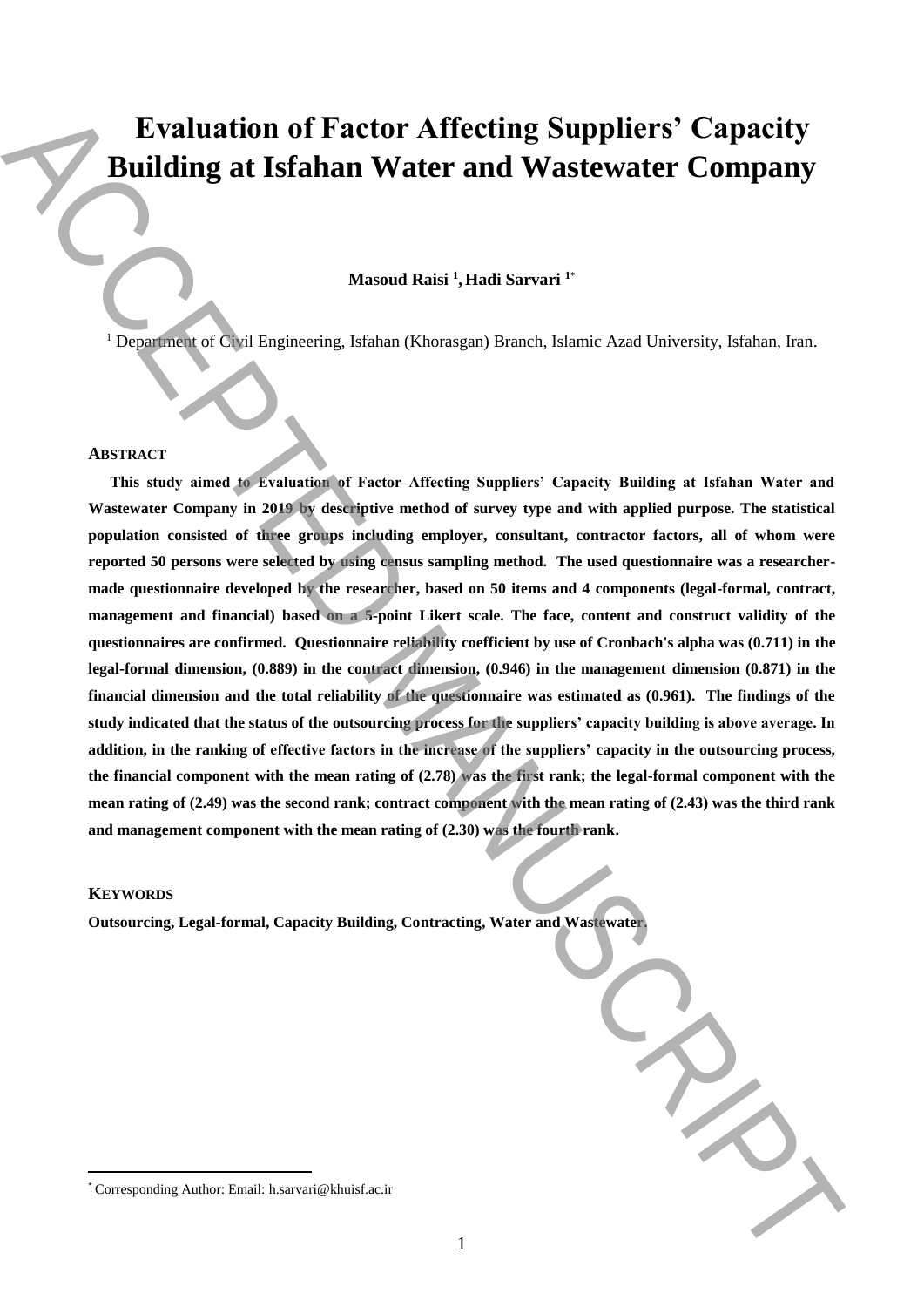## **1. Introduction**

One of the most prominent features of the Third Millennium is the rapid growth and rapid acceleration of environmental change. Undoubtedly, this impetuous move will also have an impact on today's business world, radically transforming traditional business and business paradigms. This vibrant environment requires that today's organizations undergo major changes in their structure and strategies compared to the past. In fact, today's organizations are moving towards networkcentric, or expressing behaviors in the form of a small core - a large network. In this way, organizations will select limited activities to do their job and outsource the rest of their activities to a supplier network outside the organization [1].

Outsourcing is a conscious, thinking-based business decision to outsource domestic work to an external supplier and is concerned with providing some of the goods or services needed by a contracted business or organization with an outside supplier [2]. This strategy occurs when the execution of the purpose, tasks and operations hitherto provided through internal resources is accomplished by communicating with an external supplier within the organization's long-term scope [3]. In fact, outsourcing is the transfer of repetitive and intermittent internal activities, as well as the decisionmaking powers of outsourced contractors to a contractor. It should be noted that in outsourcing not only the activities are outsourced, but often productive factors such as manpower, equipment, tools, technologies and other related assets and decisionmaking powers and responsibilities and decisionmaking powers. Conflicts about certain elements of the assigned activity are also assigned to it [4]. To do this successfully and effectively, outsourcing organizations need to identify outsourced processes, outsource evaluation, outsourcing contracts, transfer procedures, and procedural status. Contracts should be given adequate attention [5]. Therefore, it can be concluded that prior to outsourcing, many criteria and criteria must be considered to select not only the appropriate supplier, but also appropriate processes and measures for outsourcing. **I.** Let the simulation of the inspiration of the instant of the instant of the instant of the instant of the instant of the instant of the instant of the instant of the instant of the instant of the instant of the instan

The Water and Wastewater Company outsource most of its activities, so it is important to carefully explain many of the outsourcing requirements before embarking on the process of outsourcing the desired processes and taking action on their outsourcing. Such as: legal, contractual, intra-organizational, managerial, and financial matters, with due regard. However, not only the water and wastewater companies, but also other organizations, are currently not paying close attention to developing the outsourcing process and enhancing solutions to attract the participation of powerful and capable suppliers, since the present study seeks to evaluate the factors affecting the increase. The capacity

of the suppliers in the outsourcing process at Isfahan Water and Wastewater Company can be said to be different from previous studies in this regard and can in turn cover the vacancy of studies in this field. It is one of the research necessities. In view of the above, the present study seeks to answer the following questions:

1- What are the factors contributing to increasing the capacity of suppliers in the outsourcing process in Isfahan Water and Wastewater Company?

2. How important are each of the factors contributing to the capacity building of suppliers in the outsourcing process?

#### **2. Methodology**

The purpose of this study was to evaluate the effective factors on increasing the capacity of suppliers in outsourcing process in Isfahan Water and Wastewater Company using a descriptive survey method. The statistical population of the study consisted of three groups of employer factors (Water and Wastewater Company), consultant factors (monitoring system) and contractor factors which were reported 50 people in the year 1398. They were selected as statistical sample. In this study, a researcher-made questionnaire was developed based on literature review and structured interviews. The following 50 items and 4 components (legal-legal, contract, management and financial) questionnaire were developed based on 5-point Likert scale. It should be noted that according to the researcher and expert approval, the articles were distributed in 4 components (legal, legal, contract, management and financial). In order to determine whether 50 identified items could be included in the specified categories, the researcher asked 10 experts to comment on the classification, then the extent and frequency of agreement with each expert. Questionnaire items were classified and then content validity was calculated. Finally, after completing the questionnaire, face and structural validity and reliability of the questionnaire were assessed. Data analysis was performed using SPSS software.

#### **3. Results and Discussion**

Based on the results, it can be concluded that the status of outsourcing process for capacity building of suppliers in Isfahan Water and Wastewater Company is above average and the components used can be relatively strong in capacity building of suppliers in Isfahan Water and Wastewater Company. Have an impact.

The results also show that there is a significant difference between the legal-legal, contract, management and financial components in outsourcing development in order to capacity-building suppliers in